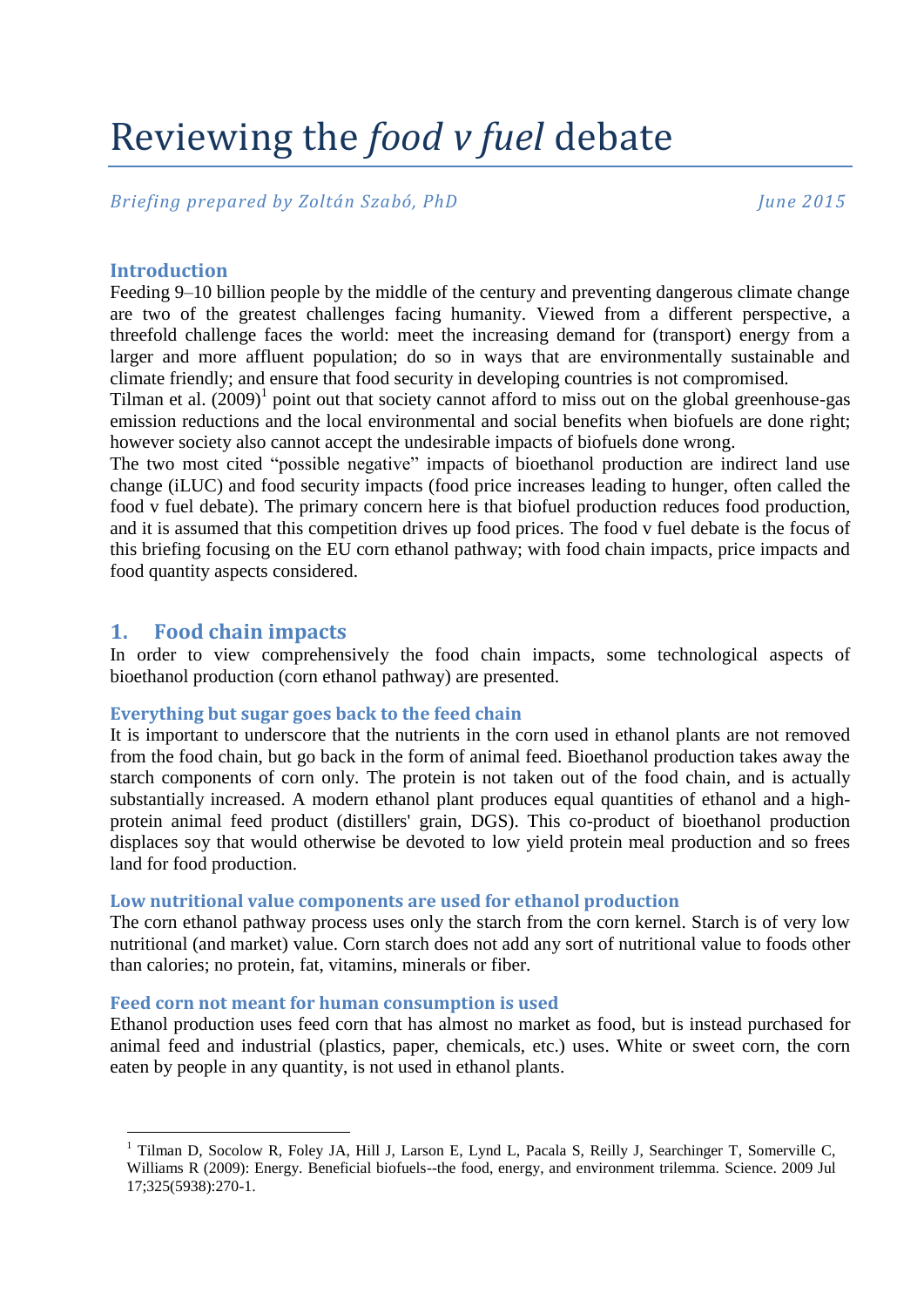#### **Valuable animal feed is co-produced (DGS)**

DGS substitutes for a range of high value feed products, adding to the options available to livestock producers to improve feeding strategies, and the best balance of fibre, starch, energy and protein. DGS contains three times more protein, fat and fibre than corn.

The corn ethanol pathway adds more protein to the co-product animal feed through the fermentation process (i.e. brewers' yeast, 5% of DGS mass). It also makes DGS more digestible and less likely to spoil as it is cooked and dried during the process.

## **2. Price increase**

The food security concern is that price increases lead to a reduction in the quantity or quality of food consumed. Patterns in global food prices are indicators of trends in the availability of food (Godfray et al.,  $2010^2$ ). In this section, the concern that biofuels reduce food security by increasing food prices will be discussed.

#### **Relatively small share in crop production**

A small share of global cereal production goes to biofuels. Global biofuel production grew exponentially between 2002 and 2008, then its growth trend slowed down, and is expected to grow only slowly until 2020. On average for the 2008-10 period, biofuels accounted for 11% of global production of coarse grains (OECD/FAO, 2011<sup>3</sup>). By 2023, OECD-FAO  $(2014)^4$  projects that biofuel production will consume 12% of the total world production of coarse grains<sup>5</sup>.

**Figure 1 Global crop commodity prices and the aggregated price of all commodities, versus global biofuels production volume, both normalised**





1

<sup>&</sup>lt;sup>2</sup> Godfray, H.C.J., Beddington, J.R., Crute, J.I., Haddad, L., Lawrence, D., Muir, J.F., Pretty, J., Robinson, S., Thomas, S., Toulmin, C., 2010. Food security: the challenge of feeding 9 billion people. Science 327, 812–818. <sup>3</sup> OECD-FAO Agricultural Outlook 2011-2020

<sup>4</sup> OECD-FAO Agricultural Outlook 2014-2023

<sup>&</sup>lt;sup>5</sup> FAO figures do not account for co-products. Accounting for co-products, Ecofys (2013) estimates 0.1% of global corn was used in 2010 EU bioethanol production (Ecofys, 2013: Biofuels and food security: Risks and opportunities).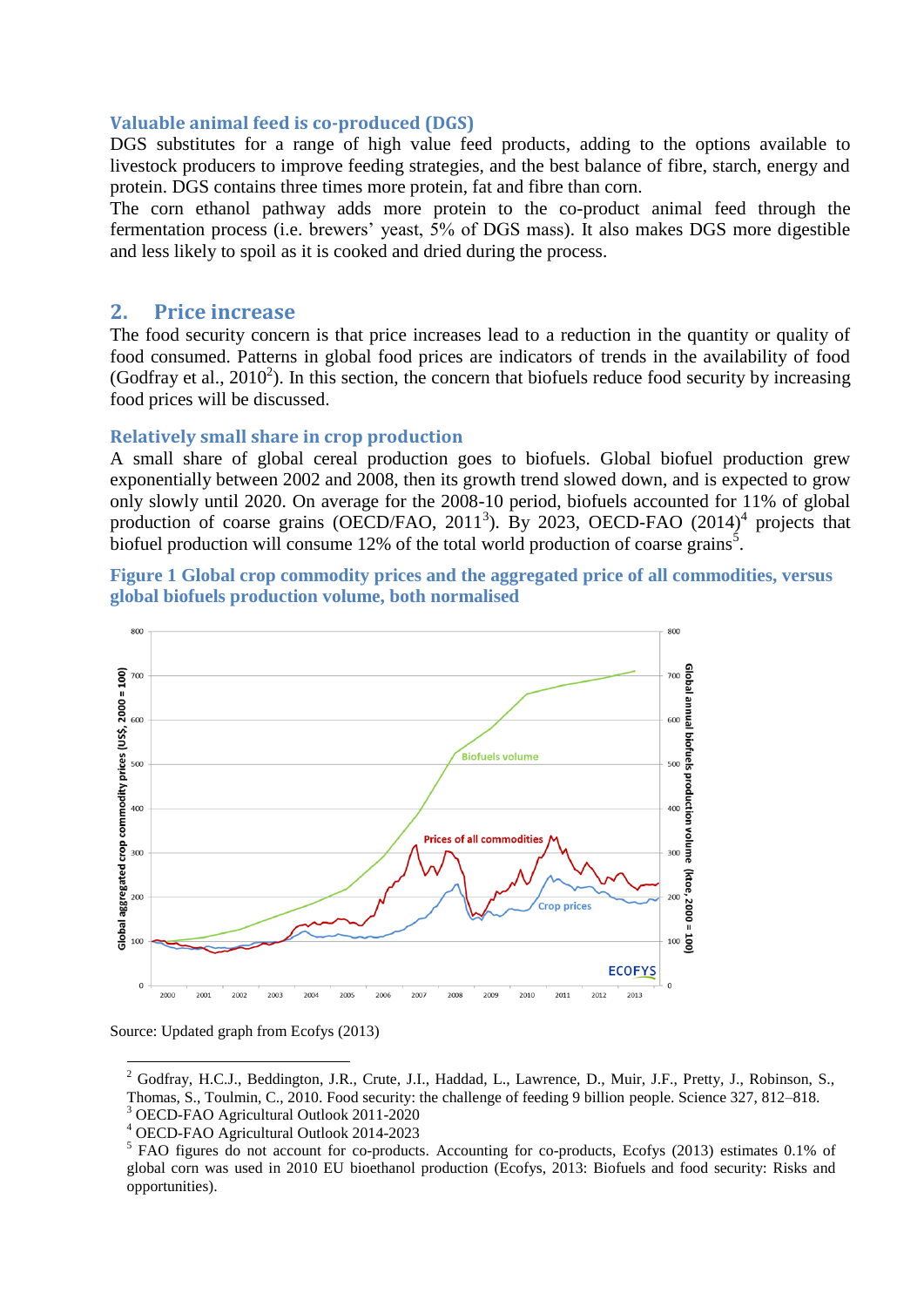# **Historical and recent price developments**

The literature review findings of Oladosu and Msangi  $(2013)^6$  suggest "initial conclusions attributing most of the spike in global food prices between 2005 and 2008 to biofuels have been revised". The authors conclude that multiple factors, in addition to biofuels, converged during the period. Figure 1 illustrates that a suggestion that corn or wheat or sugar price increases have been the result of biofuels is likely untrue.

Figure 2 shows the price of corn in the US has dropped by a half over the past two years, and it is now at 3.6 USD/bushel, the same as it was eight years ago. Bioethanol production has doubled in the same period, making the disconnection of corn price from corn ethanol production all the more salient.



# **Figure 2 Corn Futures Price in the US**

1

Source: Nasdaq, http://www.nasdaq.com/markets/corn.aspx?timeframe=8y

The FAO Food Price Index in May 2015 is as low as it was in May 2007, while the FAO Cereals Price Index (wheat, maize, rice) in real terms is as low as in Oct  $2006^7$ . This is a clear indication for a decoupling of biofuel production growth and global food or cereal prices.

Furthermore, world inventories of coarse grains in 2014 approached their highest in nearly 30 years. FAO flagged the prospect of a "very comfortable world supply and demand balance… especially for corn"<sup>8</sup>.

7 Food and Agriculture Organisation of the United Nations. <http://www.fao.org/worldfoodsituation/foodpricesindex/en/>

<sup>6</sup> Oladosu, G.; Msangi, S. Biofuel-Food Market Interactions: A Review of Modeling Approaches and Findings. *Agriculture* 2013, *3*, 53-71.

<sup>8</sup> [http://www.agrimoney.com/news/world-coarse-grain-stocks-to-hit-28-year-high---un--7583.html,](http://www.agrimoney.com/news/world-coarse-grain-stocks-to-hit-28-year-high---un--7583.html) <http://www.fao.org/worldfoodsituation/csdb/en/>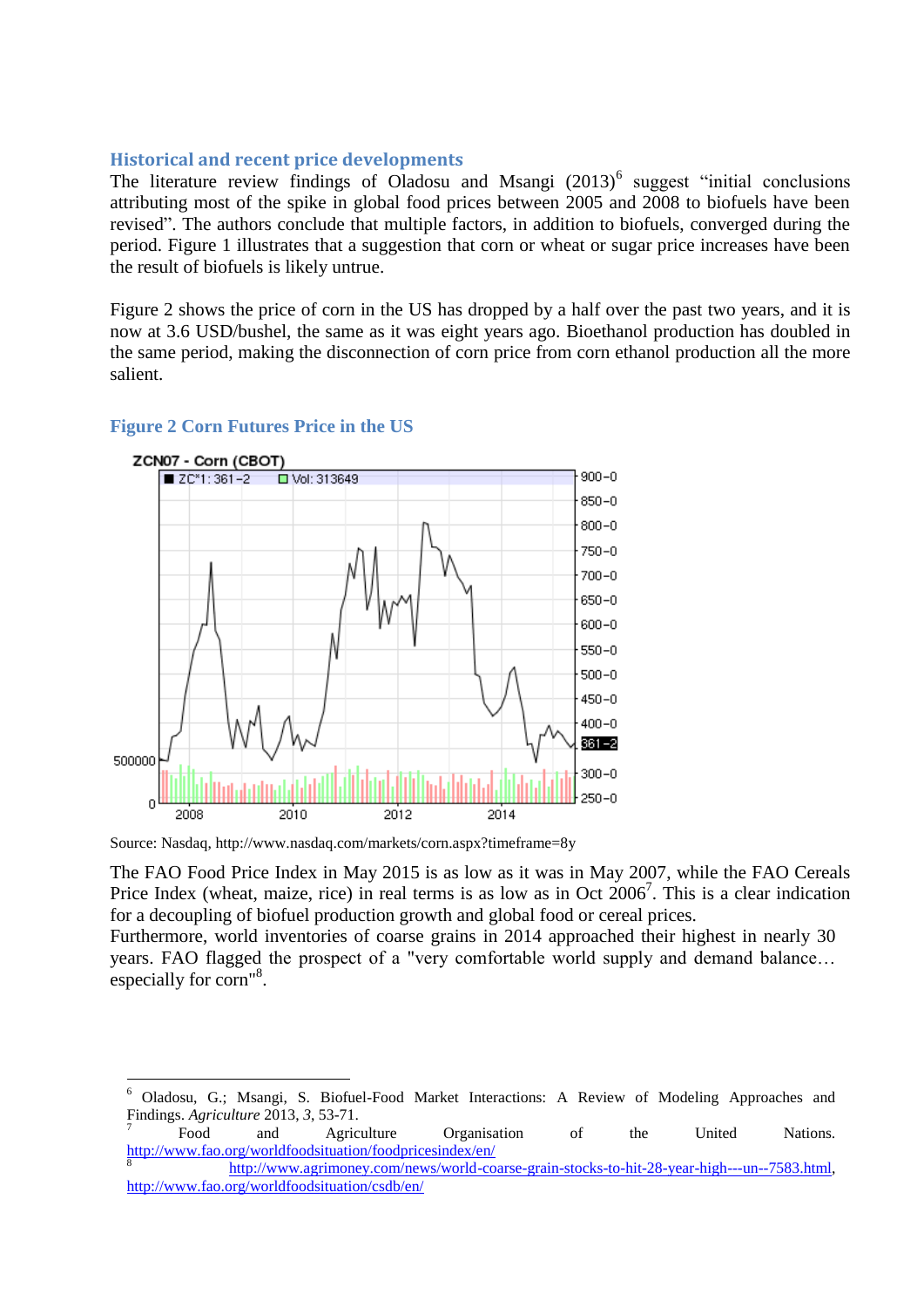## **Commodity price determinants**

Agricultural commodity prices are strongly linked to the oil price. As a recent World Bank report<sup>9</sup> concludes that more than half of crop commodity price increases have been caused by the global crude oil price increase, and biofuels have had a very minor impact on global prices over the past decade. Ecofys (2013) concludes that "EU ethanol has had small impacts on global starch and sugar feedstock prices; the historic impact of EU biofuels demand until 2010 increased world grain prices by about 1-2% and, without any cap on crop based biofuel production may lead to another 1% increase through 2020".

### **Which is relevant: commodity prices or food prices?**

It is far from identical to assess the impacts on agricultural commodity prices and food prices. Only the latter is relevant from a food security perspective. Most studies however focus on impacts on commodity prices, and the reason behind this is that the complexity of the analysis increases substantially as "food supply chains involve an extremely wide range of plant and animal products with varying degrees of processing of agricultural commodities and varying proportions of staple foodstuffs in the diet" (IEEP,  $2012^{10}$ ). It must be kept in mind that with regard to food security food prices, not commodity prices are the meaningful indicators.

## **Commodity cost are small components of final food product price**

Commodity costs are usually a small component of final food production costs and final food product price.  $OECD<sup>11</sup>$  estimates that in developed countries agricultural commodity prices usually constitute less than 35% of final food prices. Processing, packaging, distribution and marketing costs are unrelated to crop commodity prices. Thus, even though biofuel production has had a lowlevel impact on commodity prices, impacts on food prices are even lower.

## **High or low commodity or food price is desirable?**

To understand the impacts on food security a broader context needs to be assessed.

Fundamental economics implies that there always is a response to higher crop prices resulting in more production globally and ultimately moderating high prices. In theory, an increased demand for food commodities results in higher prices in global markets in the short term. Long term impacts however are more complex as production responds to price signals and structural changes follow. For instance crop yield increases stimulated by higher prices may in the end mitigate price increases.

Likewise, extremely low global prices of corn and wheat in the past two decades disproportionately impacted cereal farmers in developing countries, like Guatemala, reducing local food production in favor of imports from Europe and the United States. That is why, prior to the advent of biofuels, there was consensus among international development NGOs that food security in poor countries required a cessation of exports of cheap grains from developed countries in order to allow for local production to be economically viable.

The evaluation of high food prices is considered ambiguous. It is clear that high food prices constitute a direct food security risk for the poor globally. However high food prices provide additional income for farmers in the developing world, who constitute a large share of the world's poor. Whether the net effects are positive or negative primarily depend on whether poor households in a country or region in question produce more food than they consume or imports are dominant. Ajanovic  $(2011)^{12}$  argues that very cheap (feedstock) prices cannot be the target in any

1

<sup>&</sup>lt;sup>9</sup> Baffes and Dennis (2013), Long-term drivers of food prices. World Bank

<sup>&</sup>lt;sup>10</sup> IEEP (2012), EU biofuel use and agricultural commodity prices: a review of the evidence base. Institute for European Environmental Policy

<sup>&</sup>lt;sup>11</sup> OECD, 2008: Rising Food Prices: Causes and consequences.

<sup>&</sup>lt;sup>12</sup> Ajanovic, A. (2011): Biofuels versus food production: Does biofuels production increase food prices?, Energy, Volume 36, Issue 4, April 2011